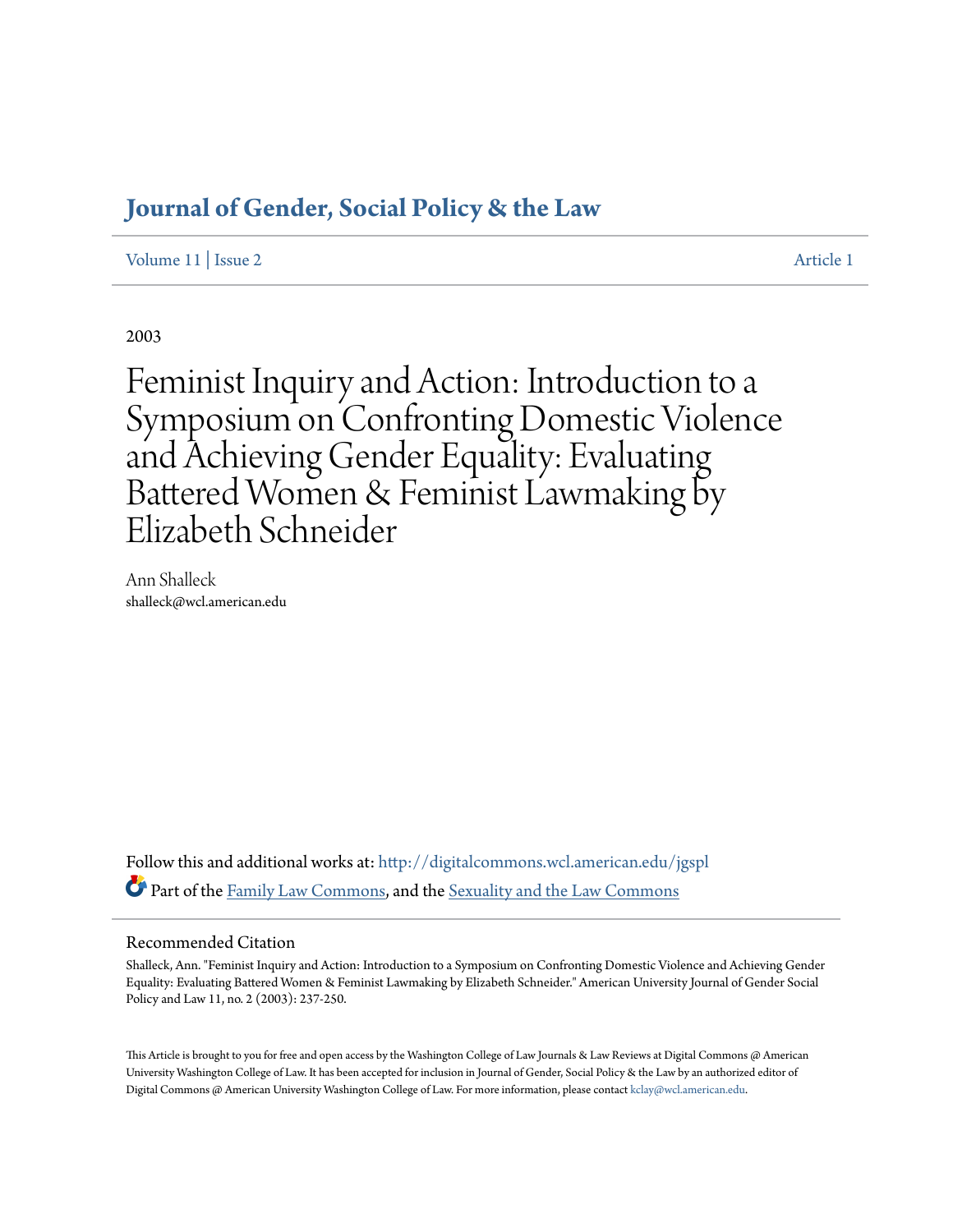$\mathbf{1}$ 

# FEMINIST INQUIRY AND ACTION: **INTRODUCTION TO A SYMPOSIUM** ON CONFRONTING DOMESTIC *VIOLENCE AND ACHIEVING GENDER* EQUALITY: EVALUATING BATTERED<br>WOMEN & FEMINIST LAWMAKING BY ELIZABETH SCHNEIDER

# **ANN SHALLECK<sup>\*</sup>**

This extraordinary volume of essays emerged from a workshop sponsored by the Women & the Law Program at American University, Washington College of Law in which feminist scholars and activists came together to consider the contribution of Professor Elizabeth Schneider to the evolution of feminist thought and to an understanding of intimate violence in the lives of women.<sup>1</sup> Professor

<sup>\*</sup> Professor of Law and Carrington Shields Scholar, Director, Women & the Law Program, Washington College of Law, American University, J.D., Harvard Law School, 1978; A.B., Bryn Mawr College, 1971. I thank all the members of the American University Journal of Gender, Social Policy & the Law who have worked passionately, tirelessly and creatively to realize the full potential of this symposium. In particular, I thank Athena Chang, Amy Bowles, Allison Fultz, Natalie Koss, and Patrick Kapios, who, over the course of two years of work, embraced the intellectual excitement of this project in feminist lawmaking. This symposium would not have been possible without the intellectual and financial support of Dean Claudio Grossman of the American University, Washington College of Law.

<sup>1.</sup> The symposium, held in April 2002, was entitled Confronting Domestic Violence and Achieving Gender Equality: Evaluating BATTERED WOMEN & FEMINIST LAWMAKING by Elizabeth Schneider (transcript on file with the American University Journal of Gender, Social Policy & the Law). The Women & the Law Program at the American University Washington College of Law, which sponsored the symposium, outlined its purpose and format:

In this symposium, academics and activists who have been critical in developing both our knowledge about domestic violence and strategies for achieving changes that can affect women's lives evaluate the relationship between a quarter century of activism around domestic violence and the long struggle for gender equality. Analyzing both theoretical understandings of gender violence and practical work with women who experience that violence, the participants will assess how domestic violence theories and activities relate to questions that are fundamental to feminist thought and practice. In particular, they will examine the contradictory and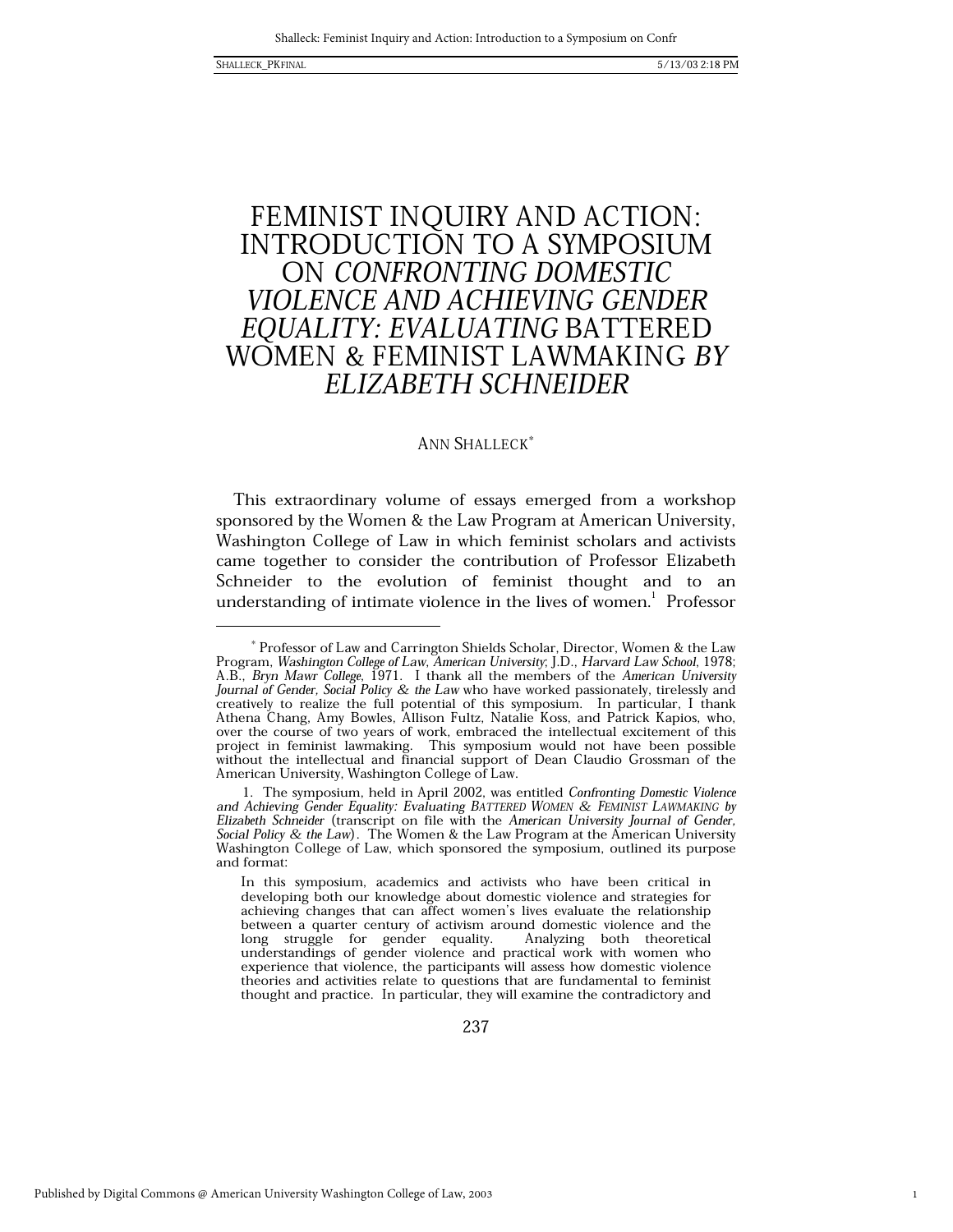Schneider's expansive, nuanced, creative and generative work, culminating in her book, Battered Women & Feminist Lawmaking. presents a model of feminist legal scholarship that both maintains the critical edge of feminist inquiry, while providing accessible and concrete approaches to the daily recurring practices that comprise gender subordination in our society. She addresses overlapping, classic dualities-such as theory and practice, analysis and advocacy, particularity and generality, the discursive and the material, victimization and agency, and the public and the private—that appear throughout feminist thinking and exposes the false dichotomies that the dualities present, while exploring the complex realities that the dualities reveal. In framing her analysis around the concept of feminist lawmaking, Professor Schneider brings together multiple strands of feminist thinking and action to explore in the legal realm the development of legal categories, institutions and activism in light of different feminist approaches to inquiry, action and experience. Professor Schneider seeks to understand the process of feminist lawmaking through the experience of battered women, a term she has included in her title after careful and sustained analysis of the implications of choosing any words to describe a range of phenomena that are in tension with all descriptive terms.

In addition to creating a critically important and innovative mode of feminist legal scholarship, Professor Schneider provides a model of feminist understanding of violence that occurs in intimate relationships. Drawing upon the enormous wealth of scholarship, both within law and other disciplines, about domestic violence, Professor Schneider consistently develops helpful and provocative frameworks for examining and evaluating research, theory and advocacy concerning the abuse of women. She remains constantly aware of the central role of gender in all theoretical approaches and advocacy strategies, whether gender is made explicit or remains

2. ELIZABETH M. SCHNEIDER, BATTERED WOMEN & FEMINIST LAWMAKING (2000).

frequently contested developments within various communities and institutions around understandings of and experience with programs and procedures regarding abuse of women. This in-depth exploration of domestic violence from various feminist perspectives will not only enrich our understanding of women's experiences and conceptions of gender equality, but also provide direction for future work regarding violence against women.

The symposium included Professor Schneider's reflections on her book and explored the following topics:

<sup>(1)</sup> Domestic violence and feminism;

<sup>(2)</sup> The importance of race, ethnicity, culture and class in shaping our changing conceptions of and responses to violence against women;

<sup>(3)</sup> The law school as a site for theory, education and advocacy;

<sup>(4)</sup> Developing understanding and changing practices.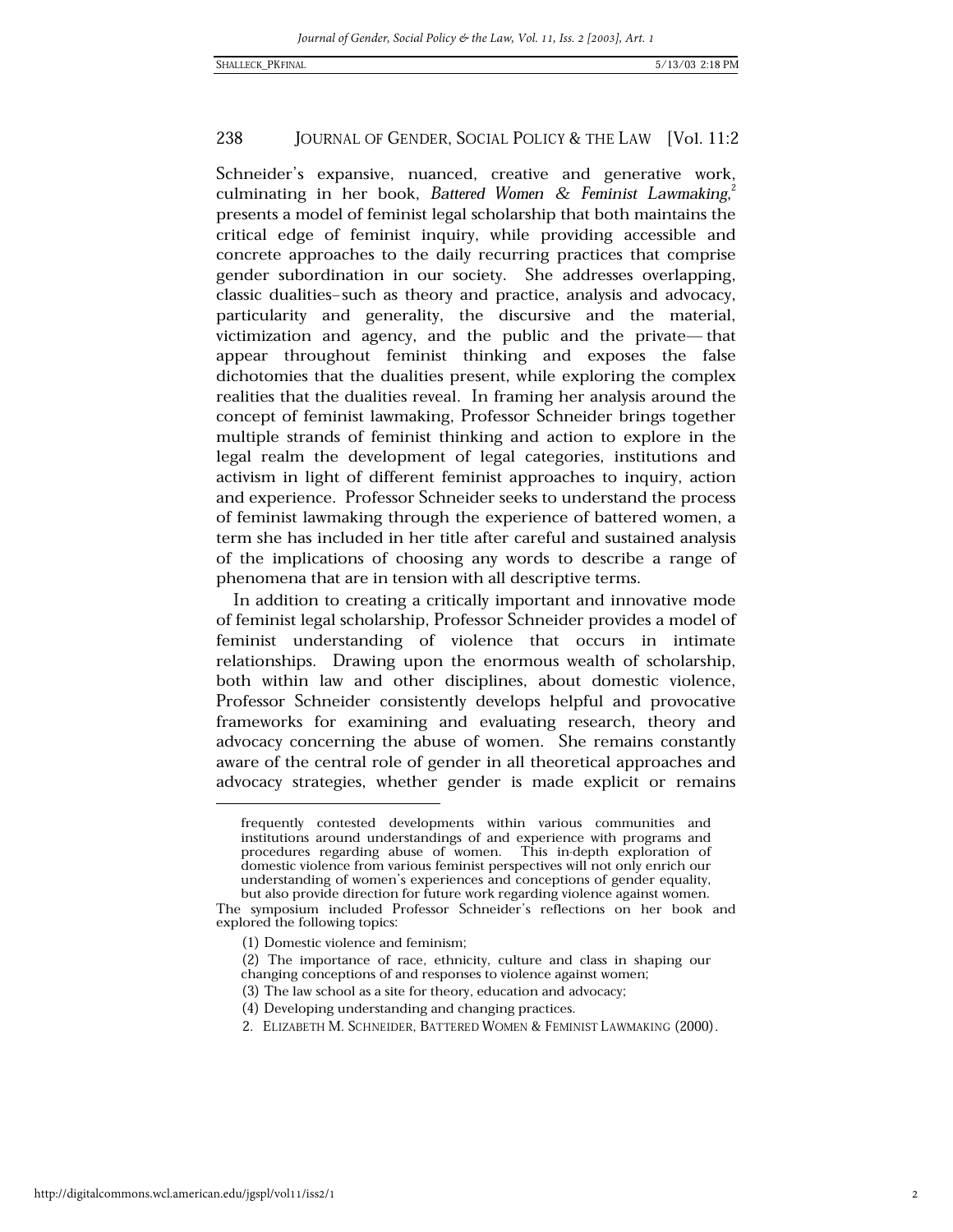#### 239 2003] **FEMINIST INQUIRY AND ACTION: INTRODUCTION**

invisible. She helps us understand the consequences for women and for social, political and legal institutions of adopting each framework, as well as the changing interpretations that emerge within each context when any framework is applied. Thus, her book reveals the dynamic nature of our understanding of gender and domestic violence. Despite the prevalence and persistence of intimate abuse of women throughout the world, Professor Schneider shows how understanding and interpreting that experience must be driven by constant attention to the diverse contexts within which women are abused and within which any effort to explain or change the world occurs.

An understanding of the multiple forms of violence against women— of intimate violence, of violence in the daily lives of women, of institutionalized violence— has been one of the major strands of feminist theory and practice for more than three decades. This strand has both enriched other strands of thought and advocacy within feminism and has benefitted from analyses within those other strands: for example, those that address health, sexuality, employment, race, culture, poverty, caretaking, property, crime, citizenship, reproduction, and family. The dialogue among these different strands has not always been easy, and the integration of advocacy work from different areas has not always been smooth. Feminists have confronted contradictions and tensions. Strategic decisions have sometimes widened the divides. Professor Schneider, through her work, helps feminist activists and scholars working on issues of abuse against women to embrace the insights from other branches of feminism and other critical movements and to sustain a commitment to achieving a broad feminist understanding of the operation of violence against women. Simultaneously, her constant inquiry into the nature of violence against women from the perspective of women themselves, rooted in the diversity, contradictions and complexities of women's lives, contributes to a sophisticated feminist analysis of gender in which an understanding of violence against women is an integral part of feminist understandings of all strands of woman's experience.

In addition, feminists working on issues involving the battering of women have sometimes found themselves oddly positioned in relationship to institutions and forces in society and the state that have not always been receptive to feminist ideals or practice. Repeatedly, feminists have found their ideas and their actions turned against them in unpredictable and distorted forms. Nonetheless, feminist activists and theorists of domestic violence have continued to struggle to change the world that women who are abused confront on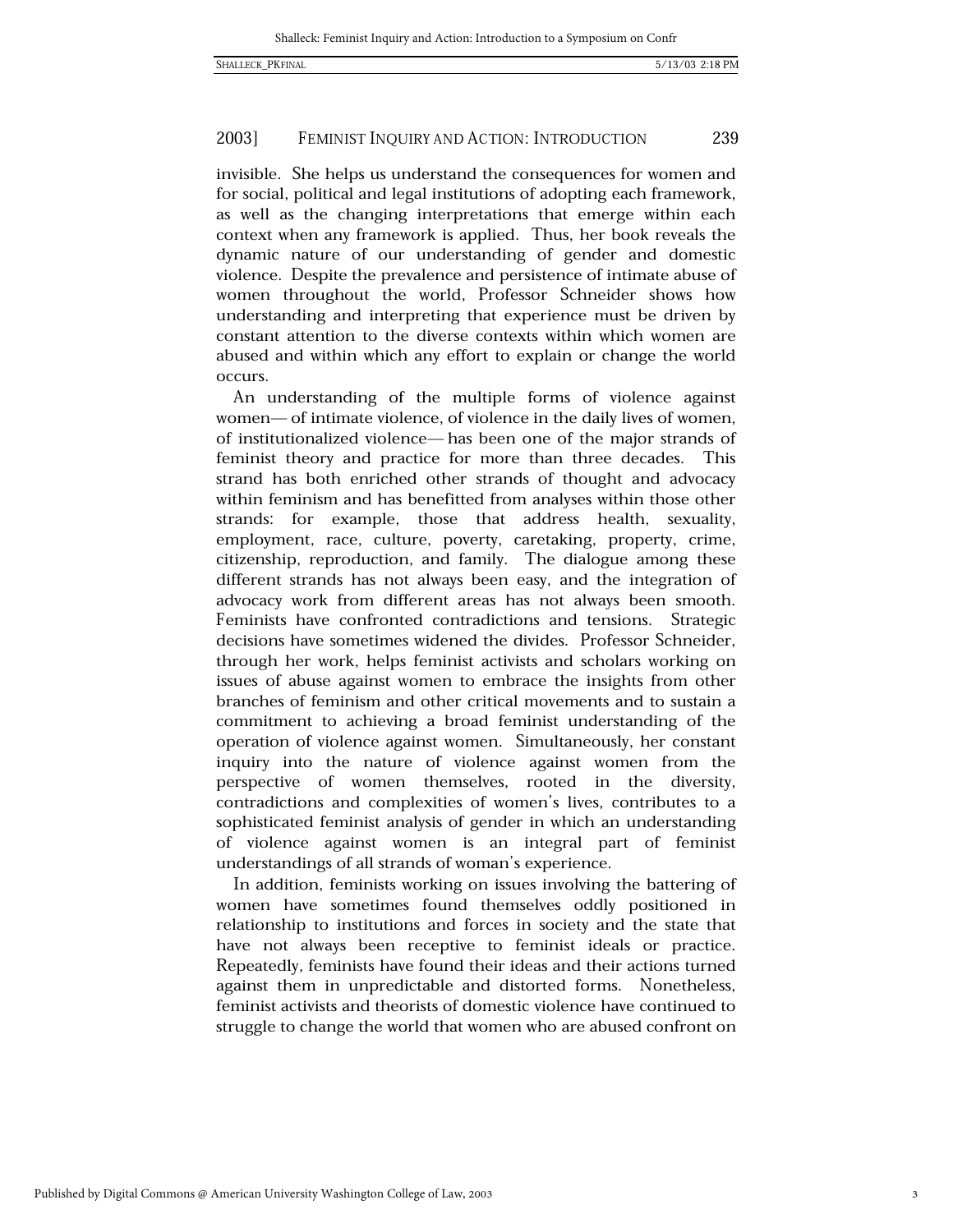a daily basis and to deepen feminist understanding of violence in the elaboration of theories that reflect the experience and expand the vision of all women. Professor Schneider assists all feminists in challenging the distortions and in anticipating the unexpected from mainstream institutions. Feminist activists who work with and within institutions have learned to create space for feminist projects, to develop ways to occupy and shape that space, and to predict efforts to narrow, confine or restrict that space. Feminists have had to decide when and how to challenge those restrictions and when and how to accomodate to them. Through her work, Professor Schneider fosters a feminist theory of violence against women in their intimate lives that has shaped the development of all feminism.

Third, as perhaps best represented in this symposium, Professor Schneider creates a framework that, while enhancing our understanding of feminist thought and practice generally, and feminist thought and practice about battering of women particularly, invites those who wish to expand upon her work the opportunity to do so. By embracing the concepts of critique and transformation as mechanisms for extending and deepening our understanding, Professor Schneider welcomes others to the project of reconceiving our collective understanding of feminism and the battering of women. This symposium is testimony to this collective project. The distinguished, determined and innovative contributors to this symposium all draw upon the work of Professor Schneider in describing and interpreting their own projects about violence against women. Professor Schneider's book, however, is not the focus of their essays. Rather, it offers a framework, an inspiration, an insight or an account that for each instigates further inquiry and proposals for action. For all familiar with the work of Professor Schneider, we could offer no more significant tribute to her efforts than the product of these essays. Her work, culminating with this book, expresses a commitment to a vision of scholarship that does not just sum up, reframe, or propound, but designs for others multiple spaces to enter and recast the dialogue and reimagine potential activities. In both content and form, this form of scholarship is deeply feminist. The contributors have engaged fully with that feminist project.

The diverse and provocative essays that comprise this volume, taken together, provide insight into some of the major themes that characterize the work of achieving a feminist understanding of domestic violence. Rather than discuss these essays from the perspective of the issues they address, I will identify several of the themes that cross over among the very different types of work and the areas of focus that the essays represent. These themes give us a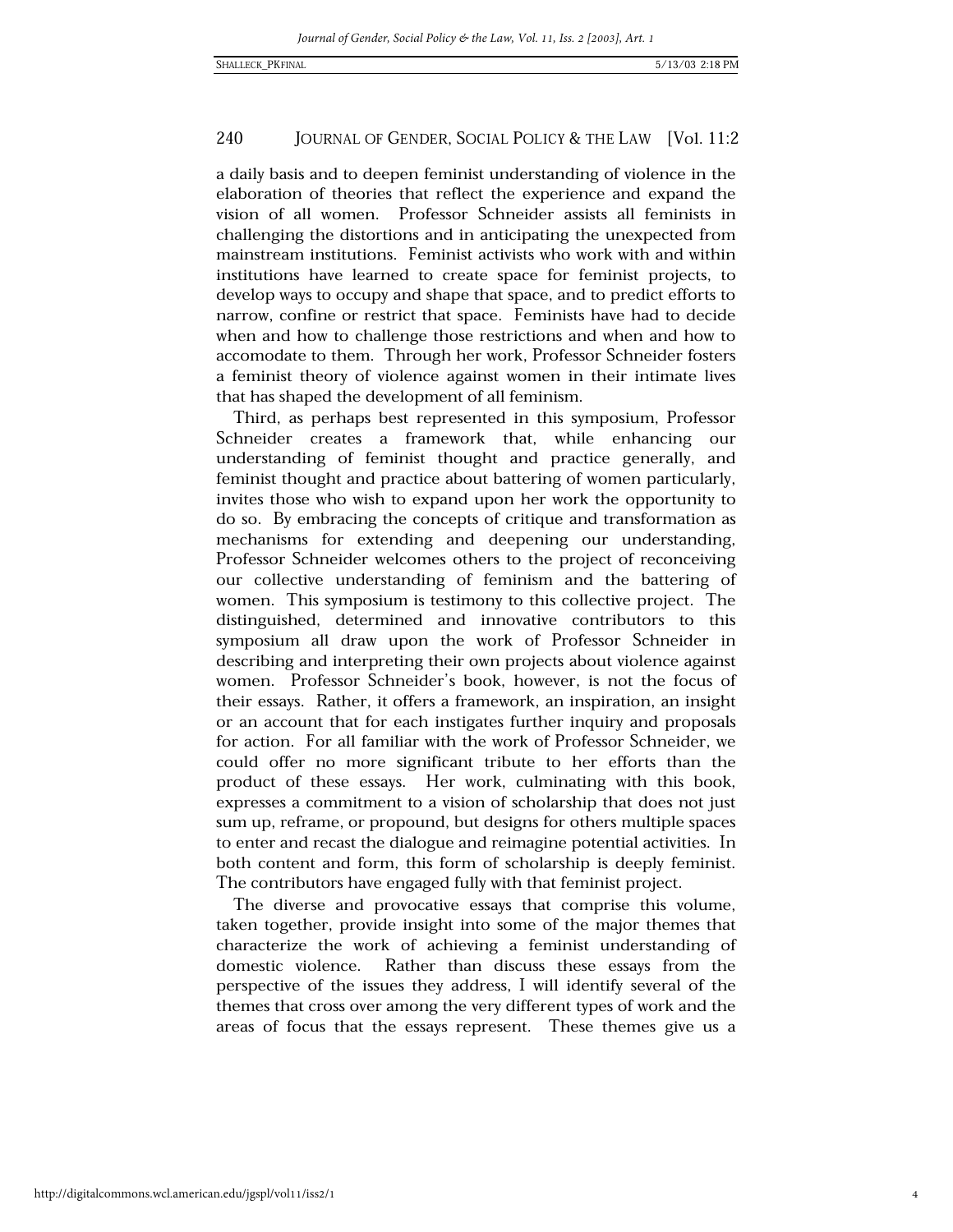#### 2003] FEMINIST INQUIRY AND ACTION: INTRODUCTION 241

window into the challenges and opportunities facing feminist thought at this historical moment.

First, many of the contributors to this volume continue in the long tradition of feminist critique of our own beliefs, assumptions and choices for action, critiques that invite internal debate among feminists. For example, Brenda Smith challenges feminists to include in their analyses of domestic violence a greater understanding of the dynamics of redemption and forgiveness, concepts that have not engaged much feminist thinking about violence against women. This limitation has perhaps thwarted an understanding of some women who are abused, restricted capacity to reach certain communities, and encouraged advocacy for policies such as mandatory arrest that are in deep tension with ideas of redemption and forgiveness.

Similarly, Leslie Espinoza Garvey problemmatizes the now familiar call to narrative. In the context of a particular case handled by her students in a clinical program, she explores whether, in seeking narratives from clients, narratives that are already often difficult to elicit from women who have experienced abuse, a lawyer for the woman should inquire into the race of the perpetrator, when the woman has not offered that information as part of her own narrative. She examines the multiple assumptions behind the lawyer's desire to know that information, assumptions at least partially rooted in awareness of the importance of the intersectionality of gender and race, as well as in racial stereotyping. She also explores the student's and supervisor's surprise upon learning, when appearing in court on behalf of an African American women, that the respondent was While knowing that race mattered in the handling and white. disposition of the case, Professor Espinoza Garvey wonders whether the seeking of the narrative should have included an explicit reference to race, whether or not the woman chose to frame her narrative that way.

Holly Maguigan, too, raises serious questions about dominant feminist approaches to domestic violence. She highlights problems with the theoretical and practical consequences of strong support among some feminists for mandatory criminal justice responses to domestic violence, such as mandatory arrest and no-drop policies. Recognizing that some criminal response may be appropriate, she argues that racial disparities in the operation of the criminal justice system have been clear since feminists first advocated for mandatory criminal mechanisms and that these disparities are even clearer now. Many feminists pursue policies mandating state criminal just intervention both as a symbolic means to label domestic violence as a crime, like any other, and as a vehicle to remove discretion that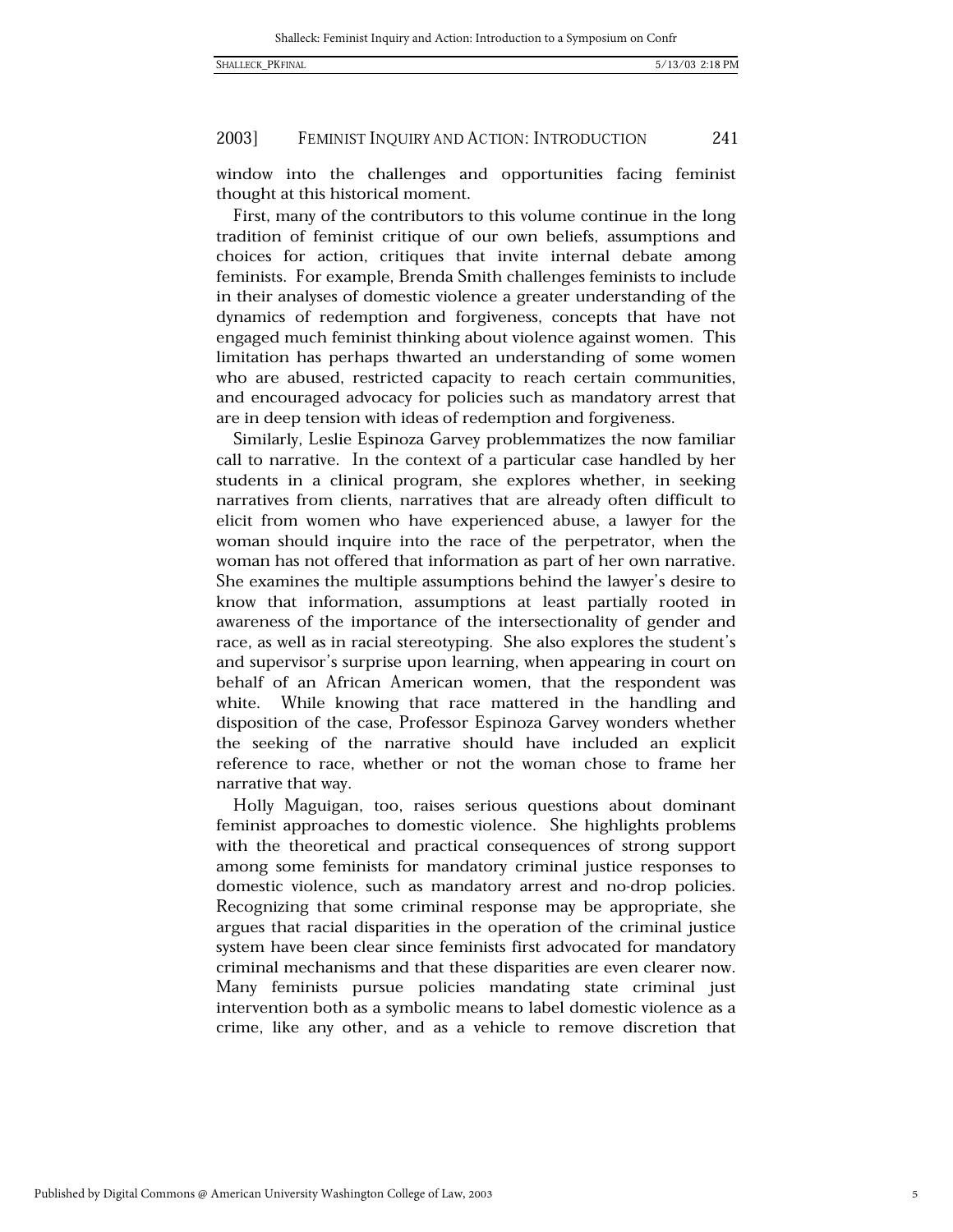provided inadequate protection to women of color. Without empirical evidence that these policies would not further harm women of color, without attending to the serious misgivings of feminists of color deeply affected by and concerned about violence against women, without calculating the dangers to all women of mandatory interventions, and without assessing the known harms of reliance upon further criminalization, feminists have endangered women, especially the most vulnerable. Feminists, argues Holly Maguigan, should now seek to undo the harm. Likewise responding to the problem for feminists of "aggressive" prosecution policies, but advocating a very different response, Deborah Epstein, together with co-authors Lisa Goodman and Margaret Bell, calls for reform of prosecutorial policies that focus upon short-term punishment of the offender, rather than long-term victim well-being, an approach they label "prosecution-in-context."

The spirit of critique, supported by Professor Schneider's work, suffuses the entire volume, as feminists seek to analyze their successes and their failures, recognizing throughout that their urge to change their theory and their practice is rooted in the uncertainties and unpredictability of engaging fully with the complexities and power structures of the world, as well as in a belief that continuing feminist efforts are worth the risk of mistakes. For example, Laurie Kohn questions the consequences of foregrounding women's fears about violence. Sally Goldfarb and Julie Goldscheid probe the limitations of the civil rights provisions of the Violence Against Women Act. Jane Murphy, through empirical study, examines the limitations of the effect on women's lives of civil protection orders. Zanita Fenton, revisiting her own prior work, wonders whether the process of making private violence public benefits women, especially when the public visions of violence are powerfully shaped by race and poverty. Leti Volpp interrogates the differential meanings and the explanatory power attributed to a static and monolithic vision of culture when violence is analyzed in nonwhite, non-mainstream communities, as distinct for white communities, with the effect of devaluing those "other" communities and the experiences of women within them who are abused. Rhonda Copelon underscores the need to move beyond the rhetorical gains achieved in establishing gender violence as a human rights issue to implementation of the rights enunciated in human rights documents. Naomi Cahn insists that feminists understand abused women, not just as individual, autonomous human beings, but within the context of their relationships with their children. Further, she provides an inclusive vision of abused women as mothers, by highlighting the difficulties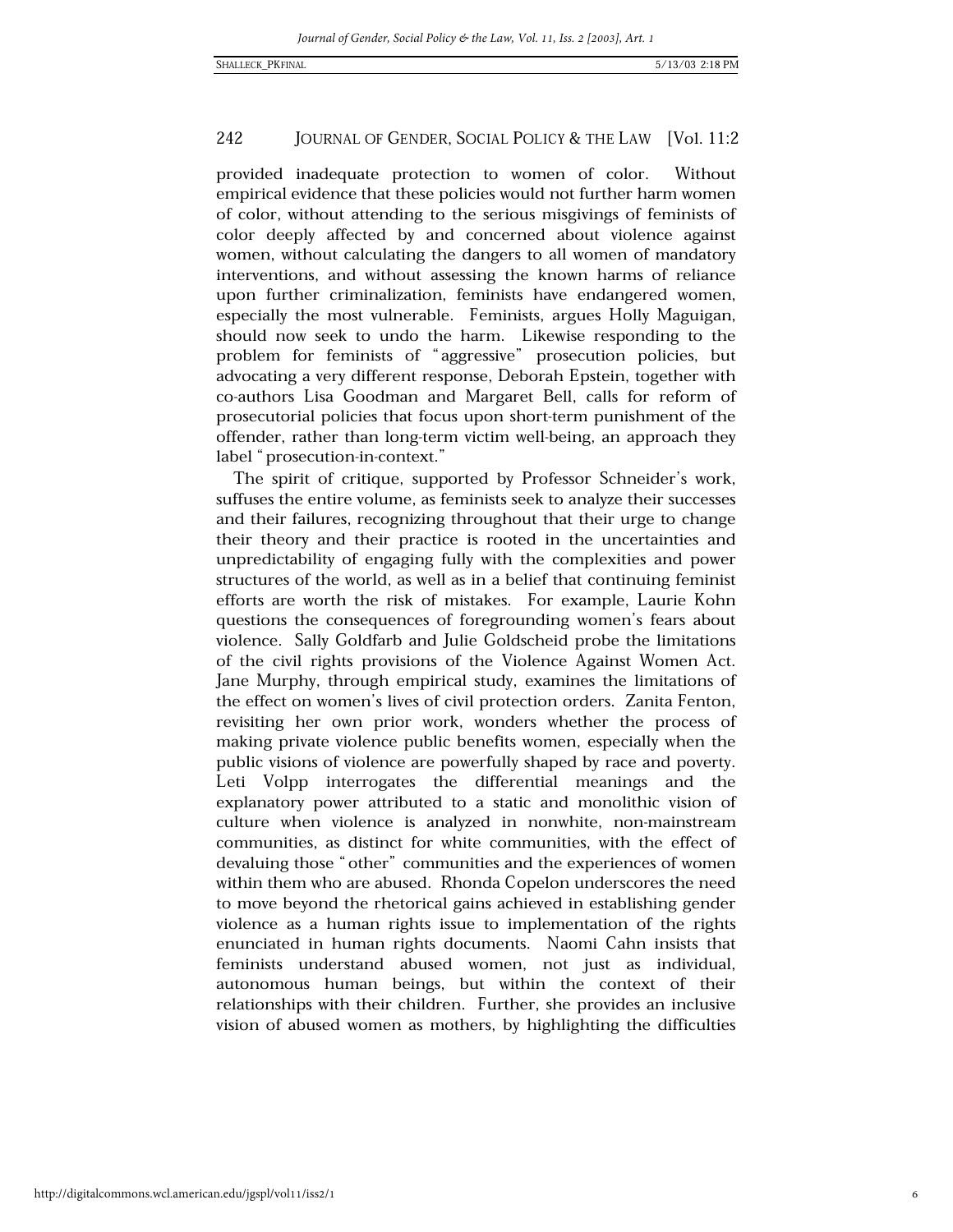#### 2003] FEMINIST INQUIRY AND ACTION: INTRODUCTION 243

and injustices faced by incarcerated women, often, prior to imprisonment, primary caretakers of children, who have suffered abuse at disproportionately high rates, whether jailed for harming their batterers, for "failure to protect" their children, or for any other crime. Linda Ammons, in analyzing clemency for women who have killed their batterers, questions the effectiveness of this remedy, which is applied arbitrarily and often with little understanding of the complexities of women's situations. Kathleen Waits documents the sophisticated questioning by feminist activists on the FIVERS listserve of state support for shelters for abused women. Jody Raphael, Karen Czapanskiy and Sarah Buel, from different perspectives, all reject feminist analysis and action that fails to take seriously the economic barriers that shape women's experience of dealing with intimate violence. These authors, as well as the others in this volume, demand of themselves and others, that their feminist thought and action be subjected to continuing reexamination and change.

In this process of critique, the contributors to this symposium expand and modify the paradigms that guide our approach to violence against women. For example, Lenora Lapidus, in her explanation of the ACLU's litigation theory underlying advocacy on behalf of women evicted from their publicly-assisted housing because they are abused, expands upon and changes the civil rights paradigm. In challenging as sex-based discrimination the eviction of battered women from public housing with no-violence policies, she enlarges our vision of the goal of legal advocacy beyond seeking protection for the woman and inflicting punishment on the abuser to establishing the necessary components of full participation for battered women in social and political life. She also changes the vision of the harm from one based solely on the experience of gender-motivated violence to one based on the denial of fundamental services because of domestic violence. In addition, she develops a paradigm that challenges the restriction of a basic component of women's citizenship the right to petition the government for a redress of grievances. When women petition the courts for a redress of the harms against them in the seeking of civil protection orders, the state punishes them by evicting them from state subsidized housing.

Karen Czapanskiy, through her analysis of the Family Violence Option in the operation of mandatory work provisions and benefit limitations in current welfare laws, and Jody Raphael, in her analysis of domestic violence as a means to separate women from the economic sphere of life, thereby increasing their poverty and their dependence on men, both develop a paradigm of domestic violence as an instrument of structural unemployment of women. This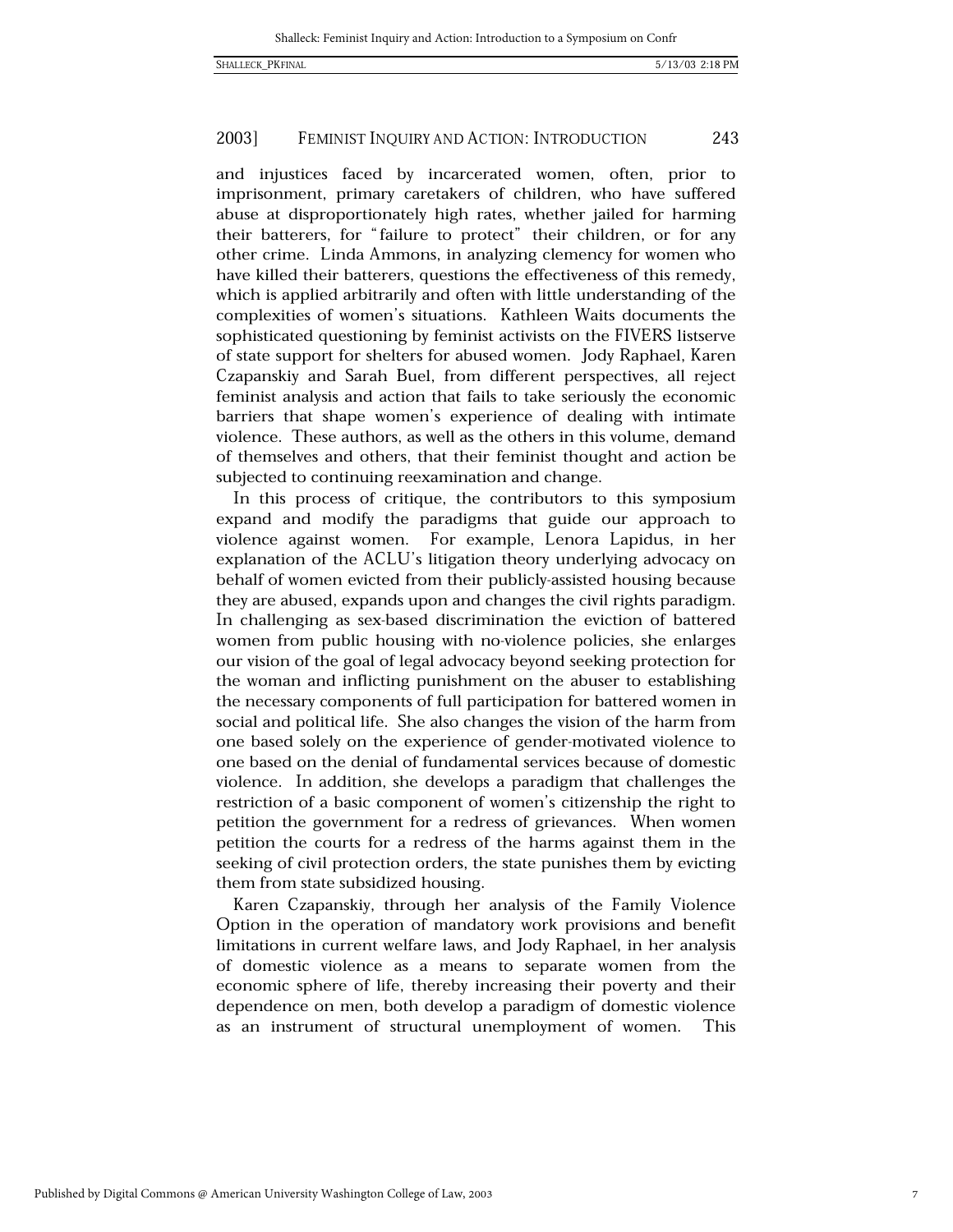economic paradigm, like Lenora Lapidus' paradigm of citizenship, fosters stronger links between violence against women and women's participation in all spheres of social life. Furthermore, they both move their analyses away from a narrow focus on protection and punishment toward a strategy of holding the economic and social sectors of society, both public and private, responsible for the abuse of women.

Naomi Cahn also seeks to integrate an analysis of women's poverty and domestic violence, but with a focus upon the connections among abuse, poverty and women's separation from their children. She, as well as Joan Meier and Justine Dunlap, condemns the actions of the state through the child welfare system in punishing and further harming women and children for the actions of abusers and shows how domestic violence systematically increases the likelihood that women will be caught up in that system. By increasing women's poverty and decreasing their ability to participate in work, domestic violence concomitantly increases the likelihood that women will be targeted by the child welfare system. Also, by isolating women from the world of work, as from other social spheres, abusers obstruct women's efforts to establish networks that assist them in caring for their children, whether or not the women choose to remain in or leave the abusive relationship. The poverty occasioned and exacerbated by abuse denies women access to the resources, both material and psychological, that foster their ability to attend to their This expansion of paradigms for analyzing domestic children. violence as part of societal institutions that subordinate women by interfering in their care of their children, and harming children in the process, leads feminists to envision new strategies for addressing the interconnectedness of the spheres of life in which women experience inequality, exclusion and privation.

As with the commitment to critique, the urge to expand feminist understanding and action beyond punishment and protection permeates this volume. For example, Sally Goldfarb and Julie Goldscheid explore the opportunities and limitations of the civil rights paradigm, as it took shape in the Violence Against Women Act  $(VAWA'')$ , creating a right to be free of gender-motivated violence and a remedy for violations of that right, despite the subsequent invalidation by the Supreme Court of this part of VAWA.<sup>4</sup> Rhonda Copelon demonstrates how feminists have used the international

<sup>3.</sup> Pub. L. No. 103-322, 108 Stat. 1902 (1994) (codified in relevant part at 42 U.S.C. § 13981).

<sup>4.</sup> See United States v. Morrison, 529 U.S. 598 (2000).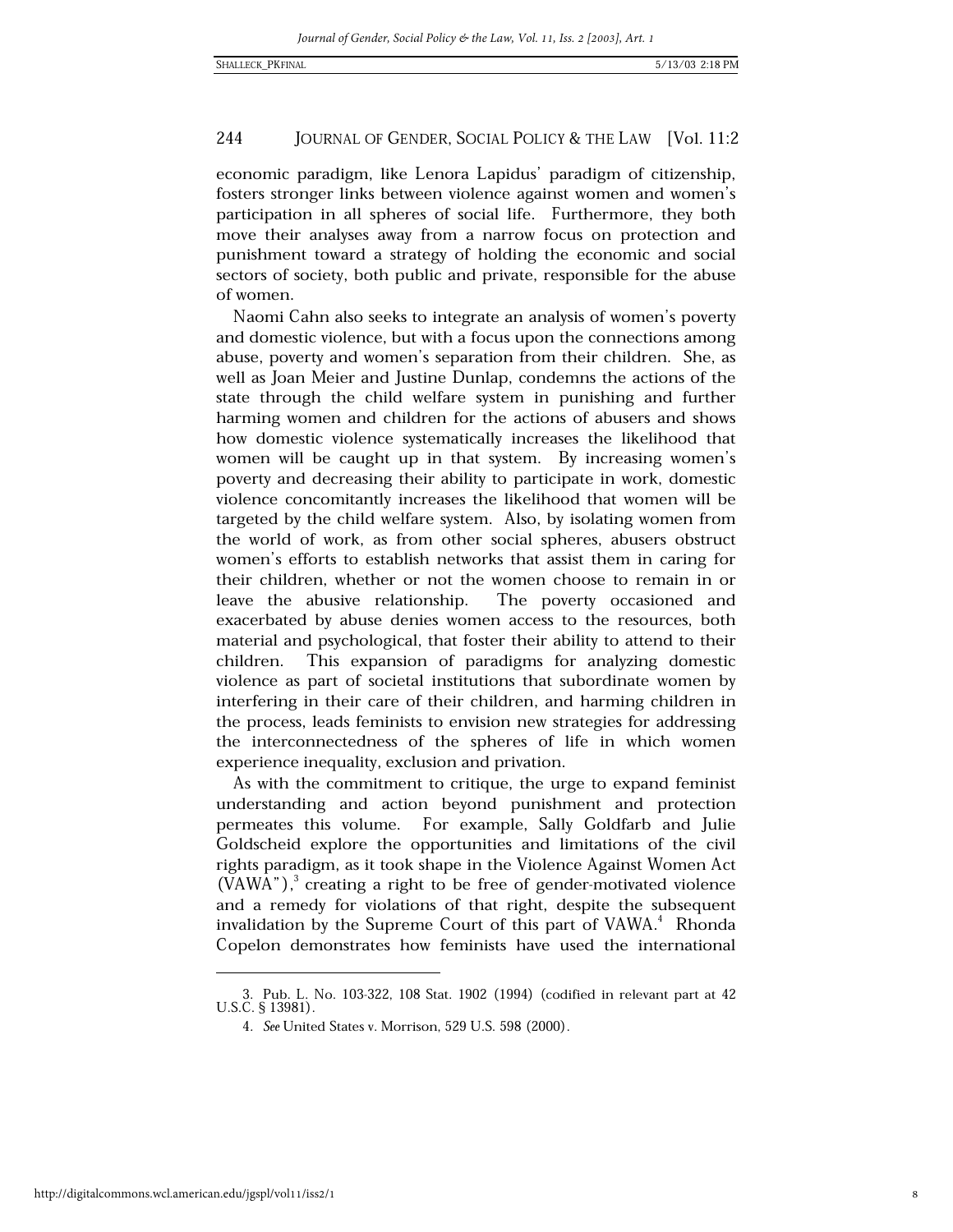#### 2003] FEMINIST INQUIRY AND ACTION: INTRODUCTION 245

human rights framework and activism for human rights to expand conceptions of gender violence. Placing gender violence in the paradigm of torture or enslavement reveals the gravity of the systemic harm inflicted on women. Leti Volpp, in locating the tension between universality and particularity in the search for an understanding of domestic violence that neither deculturalizes stories of violence against women nor recreates and reinforces damaging and inaccurate cultural stereotypes, counsels a paradigm that recognizes the economic and political content of various cultural practices within all cultures. Bette Garlow presents the innovative efforts of the ABA Commission on Domestic Violence to create and widely disseminate a coloring book for children in families where their mother is being abused. Kathleen Waits demonstrates the skepticism of the participants on the FIVERS list about the effectiveness for women of using the criminal justice system, as well as their commitment to obtaining a broad array of services to meet the diverse needs of women who have experienced intimate violence. Judith Greenberg and Cynthia Bowman look to work in other countries and other regions in the world to expand our vision of possible paradigms within which to locate violence against women. Judith Greenberg, in exploring domestic violence paradigms in India, examines the reasons for, problems with and consequences of conceptualizing intimate violence as connected to dowry practices. Within descriptions of advocacy work in various African countries, Cynthia Bowman seeks implicit theoretical paradigms for understanding intimate abuse of women and finds concepts of democratic reform, human rights, urbanization, and colonialism to be important components of the conceptualization of domestic violence. Through a focus on international child custody disputes, Merle Weiner integrates the principles and practices of public and private international law with an appreciation for the predicament of women fleeing to protect their children from harms associated with domestic violence.

A central component of this expansion of paradigms is a deepening acknowledgment of the importance to any feminist analysis of domestic violence of race and cultural difference, without reliance on racist stereotypes or essentialized and static depictions of culture. Leslie Espinoza Garvey, Zanita Fenton, and Holly Maguigan identify the importance and complexity of attending to race. Women's vulnerability caused by battering must be addressed within the context of other oppressive structures within their lives. Feminists must place at the center of their inquiries the ways that battered women's experience of racism within social and political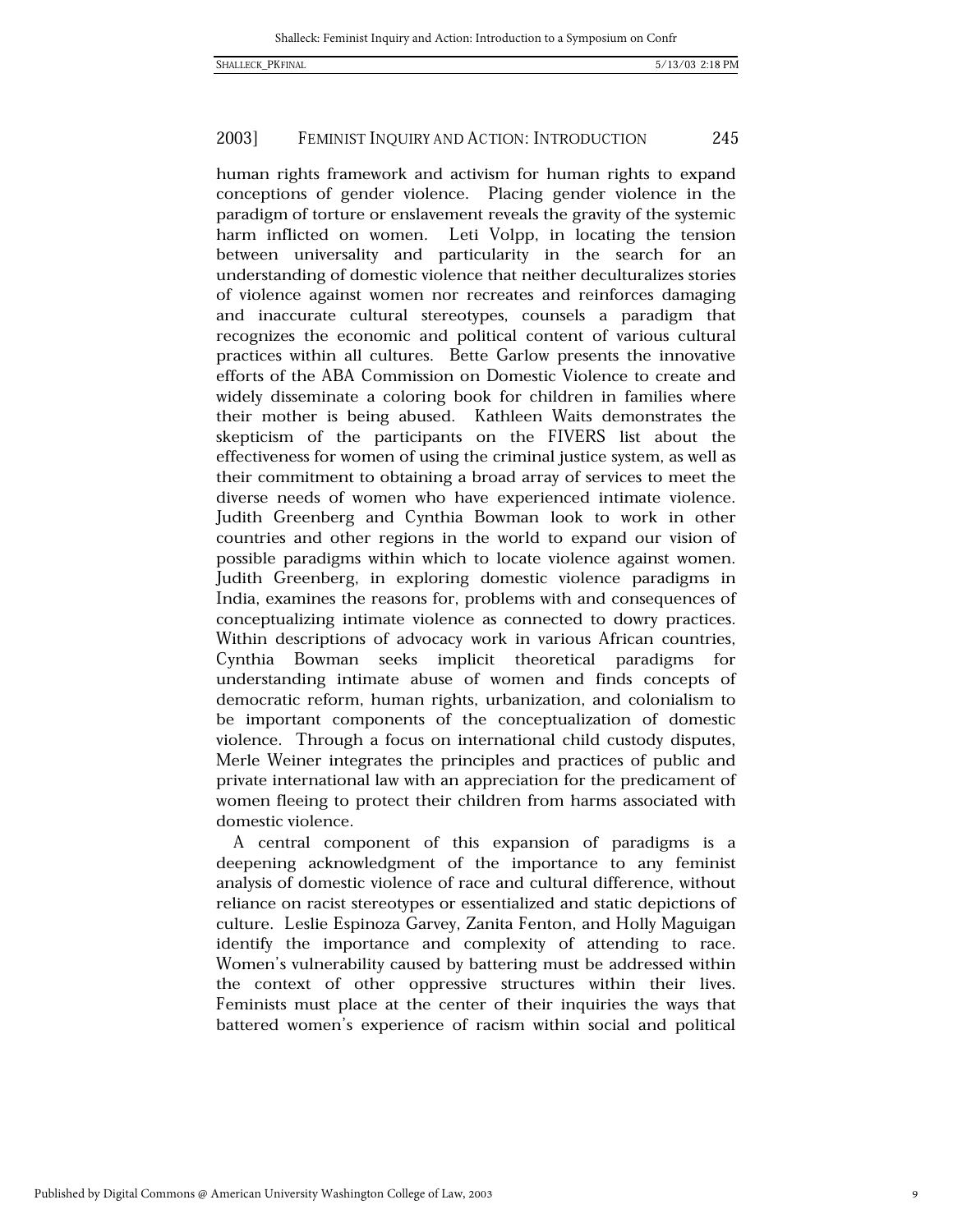institutions may profoundly shape their understanding and experience of intimate violence in their lives, the possibilities for obtaining resources or help from society for dealing with the violence and their attitudes toward potential responses to that violence. While women may or may not tell their stories in terms of race, advocates must be aware of the potential for race to be relevant to their own and others' understanding of the story. Rhonda Copelon stresses the importance of integrating a gender perspective into international efforts to eliminate racial discrimination. Leti Volpp stresses the need to address all cultural practices, not just those of outsider communities, in describing the experience of domestic violence, while not seeing outsider groups' experience of domestic violence as culturally determined, or interpreting abuse within dominant groups as only deviant. Cultural understanding is distorted and dangerous when it is treated as applicable only to "others" and when it is treated as a set of unchanging rituals that cement the subordination of women in a static system of social priorities. When cultural practices can be evaluated within all societies as contested and fluid and as shaped by economic and political forces, then it is possible to understand and discuss how violent acts against women can be committed in culturally specific ways, without condemning an entire culture or just particular cultures.

Simultaneously attending to race, culture, poverty, mothering, and battering, the authors identify the almost unending stereotypes that can be turned against women who experience abuse. This attention, however, also prompts advocacy strategies to challenge harmful stereotyping. Laurie Kohn demonstrates how the idea of a "typical" victim can undermine the credibility of women who, for many reasons, do not express fear of their batterer, and she suggests statutory changes to remove the fear requirement. As Justine Dunlap shows, stereotypes of battered women as unable or unwilling "to leave" increase the likelihood that their children will be removed from their care, as the actions of the mothers to protect their children are invisible and their remaining is seen only as endangering their children. She also recounts, however, how a lawsuit challenging child welfare practices in New York City succeeded in educating the judge about the inaccuracy and harm of the stereotype and in obtaining remedial measures not just to educate child welfare workers about the destructive stereotyping, but also to provide services to assist women with addressing violence. Examining the possibilities and pitfalls for women in transnational child custody litigation, Merle Weiner elucidates the ways that inconsistent stereotypes of battered women harm them whether they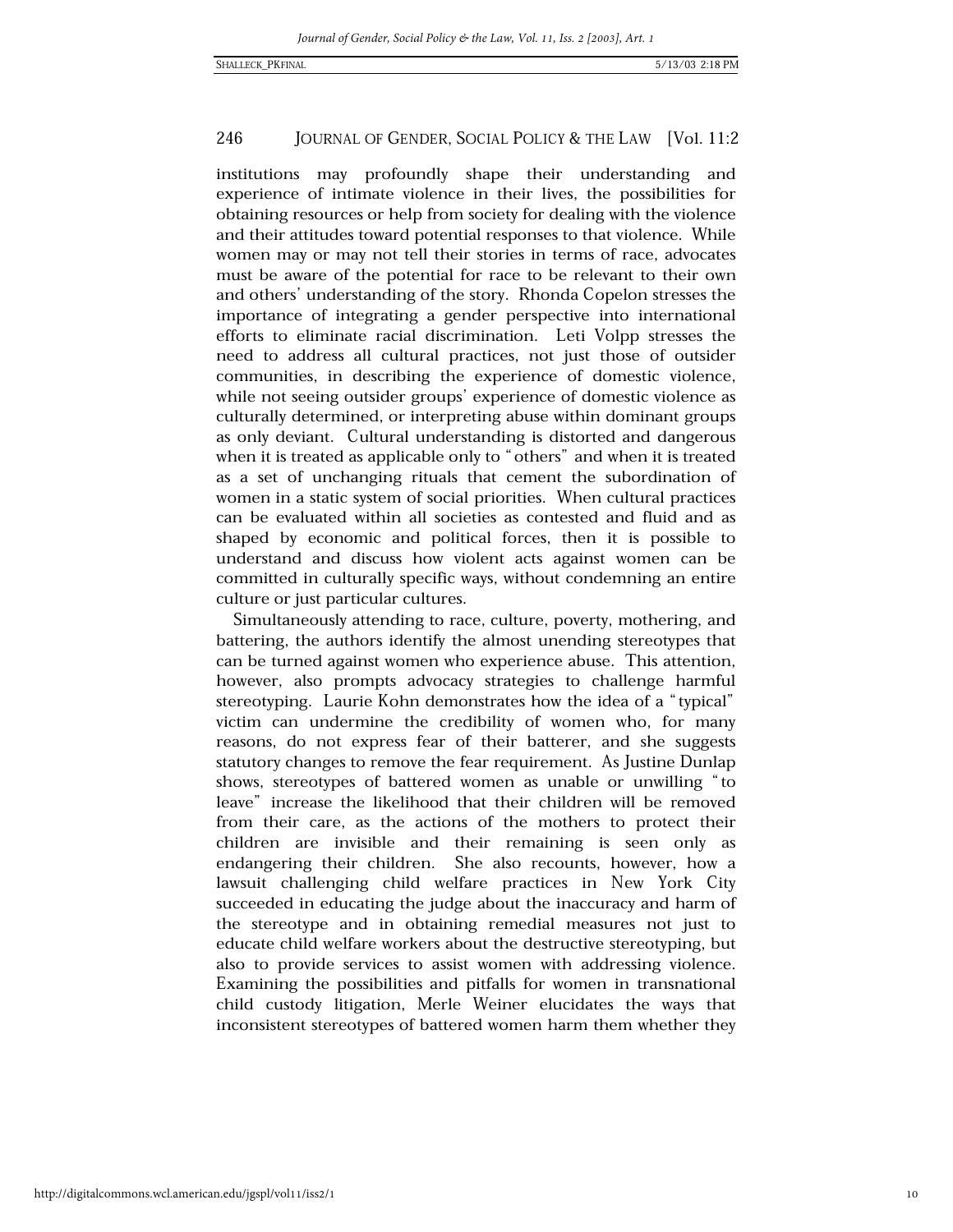#### 2003] FEMINIST INQUIRY AND ACTION: INTRODUCTION 247

remain in an abusive relationship or seek to escape it: if women remain, they are harming their children; if, in desperation, women escape to another country, they are irrational abductors in a system that assumes child abduction to be harmful. She stresses the need for lawyering that reinterprets women's actions as rational. Karen Czapanskiy documents how stereotypes about women's inability or unwillingness to leave abusive relationships severely limits their access to the Family Violence Option when seeking welfare assistance. Because of this stereotype, women are denied services—such as child care, training, transportation or counseling-that might help in dealing with violence and are unable to alleviate the harshness of limitations on receipt of welfare. Cataloguing the multiple forms of stereotyping by race and gender that affect African American women, Zanita Fenton warns that making the private violence suffered by African American women public may serve to reinforce, rather than challenge, existing stereotypes. Judith Greenberg explicates how the stereotyping of the mother-in-law in depictions of dowry violence in India protects the position of a husband as head of the family. Linda Ammons identifies how stereotypes of battered women affect their treatment in the clemency process. Jane Murphy identifies how "success" for battered women is defined stereotypically as receiving a protection order, when that order may not actually provide for a woman's needs, may not reflect her view of the possibilities for some ongoing involvement with the abuser, may not serve the interests of her children or may increase her risk of harm from the person who abused her. Based on her empirical research, Murphy advocates for an increased level of services in many areas of women's lives that will assist them, in whatever situation they choose, to deal with the battering.

When feminists create new paradigms for understanding and action and increasingly view women as enmeshed in oppressive systems of which domestic violence is only a part, they face the difficult theoretical and strategic question of whether to seek particularized remedies for women who experience violence. Several of the contributors, although not directly addressing this question, confront the contradictions and complexities posed by focusing upon intimate abuse of women when abuse is interwoven with other systemic harm. For example, Karen Czapanskiy questions whether the Family Violence Option is an important site for feminist effort when it is part of a system of welfare that is structurally harmful to all vulnerable women and their families. Naomi Cahn is especially attentive to the ways that the prison system and the child welfare system are destructive for all women with children. Brenda Smith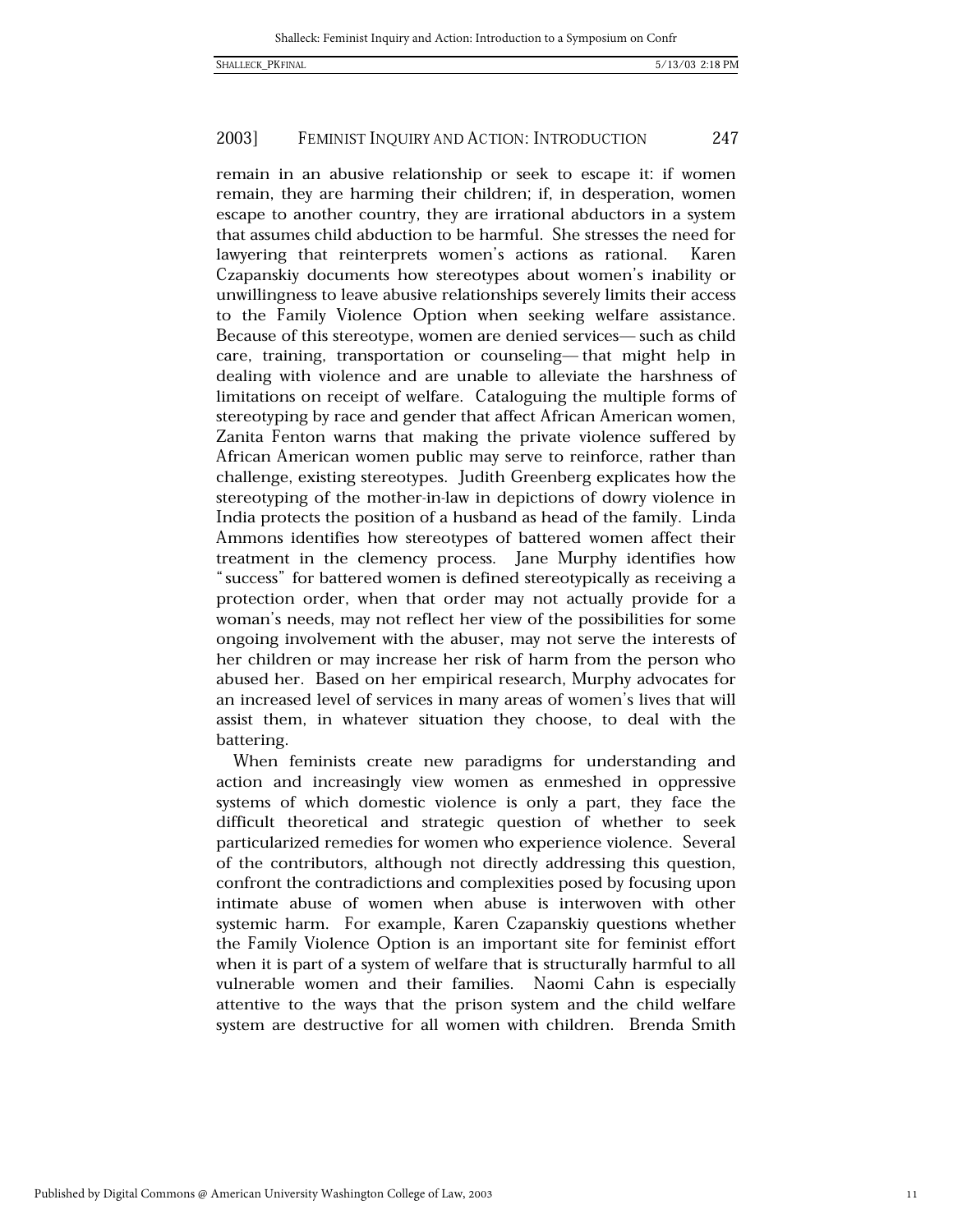recounts how her mother's experience of abuse from her father could not be separated from the abuse of poverty and racism. Jane Murphy presents data about how women's experience of problems with housing, employment and economic security weigh exceedingly heavily upon them, sometimes more heavily than the violence, when they are simultaneously struggling with multiple problems. Zanita Fenton, Leslie Espinoza Garvey and Holly Maguigan identify ways that comprehending the operation of race and racism should pervasively shape feminist approaches to understanding of and action concerning domestic violence. Taken together, these articles illuminate how, for feminists working on domestic violence, increasing engagement with the interconnectedness of the spheres of oppression in women's lives will produce questioning about strategies focused on battered women, inquiries that will reveal contradictions requiring creativity and expansive vision.

The significance of the articles in this volume rests not only in their content, but also in several aspects of their approaches to the process First, virtually all the articles begin from the of legal analysis. perspective of the women who experience abuse. Sometimes this perspective is in the telling of stories about the lives of women who have experienced abuse, as in the accounts used in the analyses of Brenda Smith, Lenora Lapidus, Leslie Espinoza Garvey, Laurie Kohn, Joan Meier, Kathleen Waits and Naomi Cahn. Other times this starting point is evident in research designed around women's own experiences and accounts of their lives, as in the work of Jane Murphy, Karen Czapanskiy, Laurie Kohn, Jody Raphael, Julie Goldscheid and Holly Maguigan. Perhaps, as feminists, we take this starting point for granted, but its importance goes beyond the use of narrative as a device for legal analysis. The iterative return to the individual, the particular, the personal is part of a system of accountability in which theory is constantly derived from and tested against the experiences of individual women.

Second, the authors are as concerned about the actions of lawyers, as about the opinions of courts. Some, such as Leslie Espinoza Garvey, Lenora Lapidus and Brenda Smith analyze the process of lawyering as intrinsic to their analysis of the law. Others, such as Laurie Kohn, Sarah Buel, Merle Weiner, Karen Czapanskiy, Justine Dunlap, Julie Goldscheid, and Deborah Epstein and her co-authors examine the effects of the law from the perspective of a lawyer litigating cases involving domestic violence. Bette Garlow describes the extensive outreach and education that the ABA Commission on Domestic Violence has undertaken to train lawyers about high quality representation of women who have been abused. Finally, the absence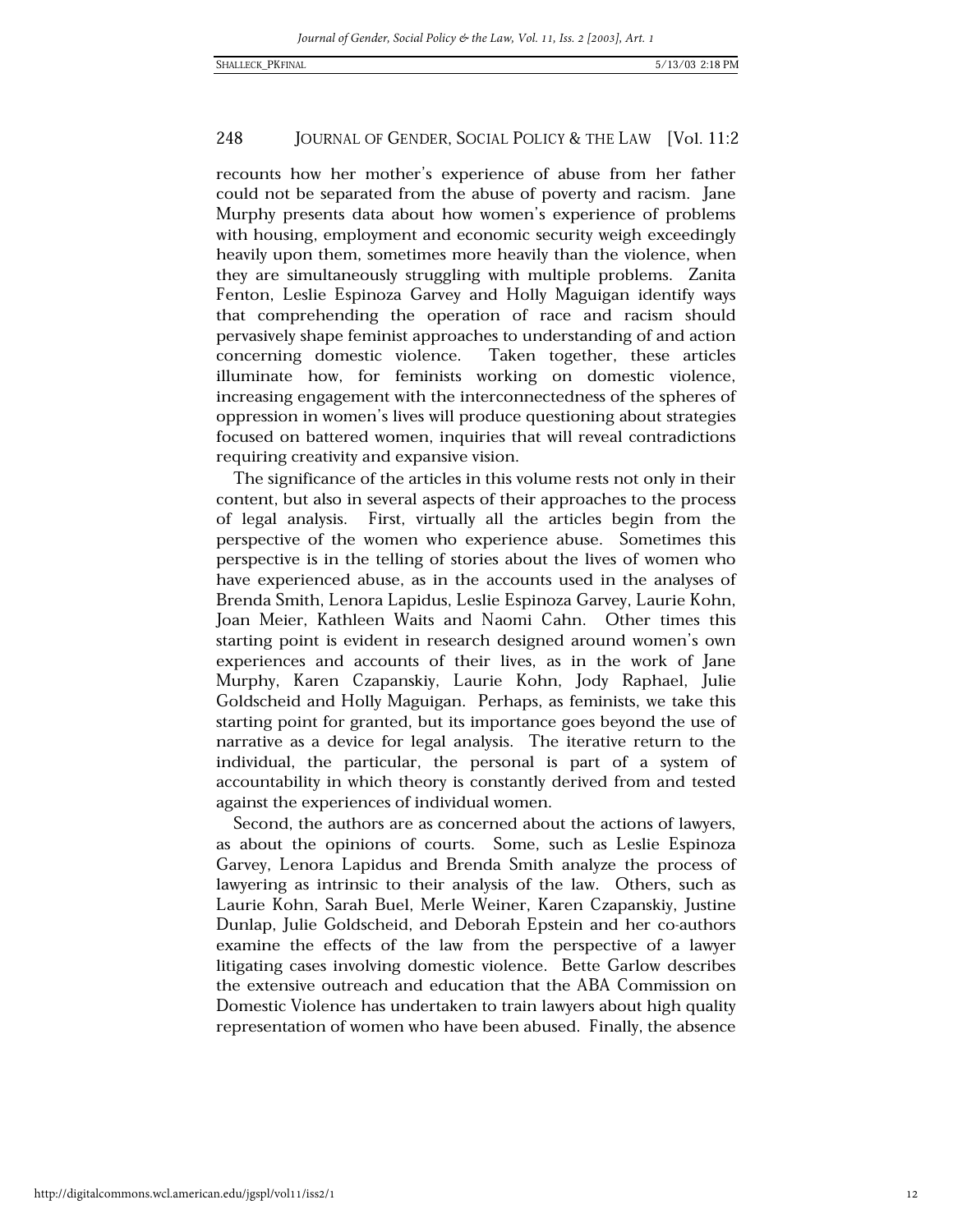#### 2003] FEMINIST INQUIRY AND ACTION: INTRODUCTION 249

of a lawyer, as well as the presence of one, is the subject of inquiry for Ann Freedman, Jane Murphy, Sarah Buel and Bette Garlow. For feminist theory, analysis of the law goes beyond the pronouncements of legislatures and courts to the operation of the law in the actions of those who practice it.

Third, the contributors are not content to identify problems, nor even to propose solutions. They seek to connect the process of advocacy concerning the battering of women to the process of feminist change in society. For example, Julie Goldscheid and Sally Goldfarb explore not just how the Violence Against Women Act has affected the legal situation of battered women, but also how it reflects and has affected the understanding of gender in our society and the potential of legal rules and procedure to accomplish change. Rhonda Copelon shows how the feminist movement to make domestic violence a human rights issue, by splintering the rigid distinction between public and private action, successfully challenged a state-centric view of the human rights paradigm. Holly Maguigan, Zanita Fenton and Naomi Cahn seek to direct feminist change to challenge, and not reinforce, the interlocking features of women's experience of violence and oppression. Feminist theory and feminist advocacy proceed interactively.

Fourth, the authors understand legal education as an important site for the creation of law. Zipporah Wiseman reminds us how the contributors to this volume have transformed the substance and process of legal education and are thereby changing law and culture. Having taught in clinical courses where students represent women who have been abused and a specialized course on battered women, Sarah Buel presents a multifaceted program for integrating a study of battered women into the law school curriculum. Leslie Espinoza Garvey describes her work with a student in a clinical program in which she teaches. Bette Garlow highlights the work of the ABA Commission on Domestic Violence to advance the inclusion of courses addressing domestic violence throughout the law school curriculum. The Women and the Law Program here at American University, Washington College of Law hosts this symposium as part of its efforts both to foster an understanding of gender throughout its own curriculum-in clinical and non-clinical classes, in advocacy and analytic projects—and to facilitate a national dialogue about feminist legal pedagogy. The students on the staff of the American University Journal of Gender, Social Policy & the Law have not only facilitated all aspects of this symposium, from conception through publication, but have made the creation of this volume a central component of their own legal education. Feminist law professors, such as the ones in this